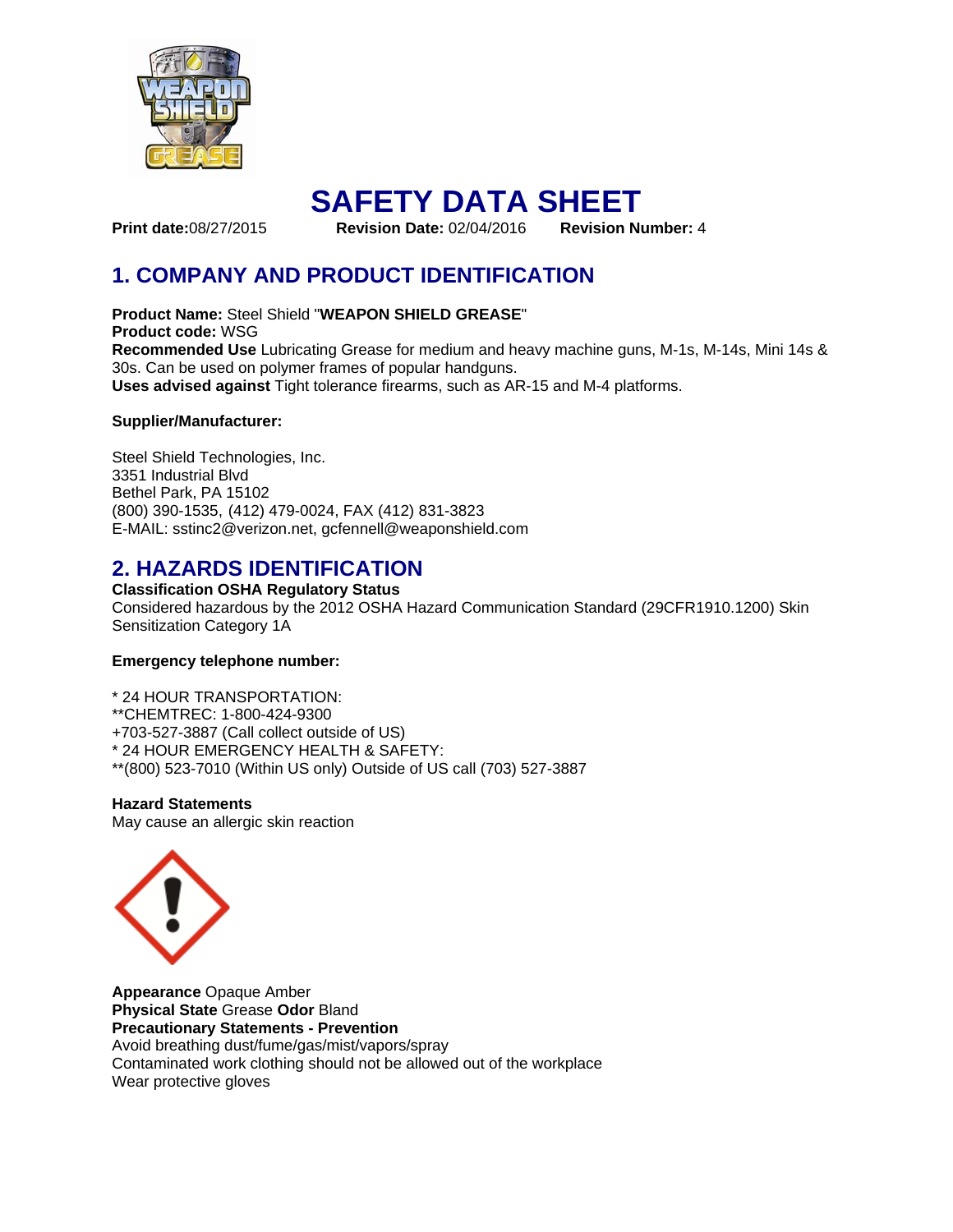#### **Precautionary Statements - Response**

IF ON SKIN: Wash with plenty of soap and water If skin irritation or rash occurs: Get medical advice/attention Wash contaminated clothing before reuse

**Precautionary Statements - Disposal** 

Dispose of contents/container to an approved waste disposal plant

**Hazards not otherwise classified (HNOC)** None known

**Other Information Harmful to aquatic life.** 

**Unknown acute toxicity** 0% of the mixture consists of ingredient(s) of unknown toxicity

## **3. COMPOSITION/INFORMATION ON INGREDIENTS**

**Components - Weight %**  Mineral Oil - 80% Lithium Hydroxy Stearate (Soap) - 10% \*\*Steel Shield Proprietary Additives - 5% Zinc/Titanium Oxide - 5%

\*\*The exact composition has been withheld as a trade secret, however the components are all listed and certified environmentally friendly/non-hazardous.

## **4. FIRST AID MEASURES**

**General advice:** Show this safety data sheet to the doctor in attendance Remove contaminated clothing and shoes. Wash contaminated clothing before re-use. Wash off with soap

and water. If symptoms persist, call a physician

**Eye contact:** Rinse immediately with plenty of water, also under the eyelids, for at least 15 minutes **Skin contact:** Remove and wash contaminated clothing before re-use. Wash off immediately with soap and plenty of water.

#### **Hazard Statements**

May cause an allergic skin reaction

**Ingestion:** If swallowed, seek medical advice immediately and show this container or label. Do not induce vomiting without medical advice Never give anything by mouth to an unconscious person **Inhalation:** Move to fresh air in case of accidental inhalation of vapors. If not breathing, give artificial respiration If breathing is difficult, give oxygen Consult a physician.

**Note to physician:** Treat symptomatically.

**Medical condition aggravated by exposure:** Dermatitis.

## **5. FIRE-FIGHTING MEASURES**

**Suitable extinguishing media:** Use dry chemical, CO2, water spray or `alcohol` foam. **Specific hazards:** Do not allow material to contaminate ground water system.

**Special protective equipment for fire-fighters:** 

As in any fire, wear self-contained breathing apparatus pressure-demand,

MSHA/NIOSH (approved or equivalent) and full protective gear

**Specific methods:** Water mist may be used to cool closed containers

# **6. ACCIDENTAL RELEASE MEASURES**

**Personal precautions:** Ensure adequate ventilation Do not breathe vapour/dust. Use personal protective equipment. Avoid contact with skin, eyes and clothing. Wash thoroughly after handling **Environmental precautions:** Do not flush into surface water or sanitary sewer system Prevent further leakage or spillage if safe to do so

**Methods for cleaning up:** Soak up with inert absorbent material (e.g. sand, silica gel, acid binder, universal binder, sawdust) Sweep up and shovel into suitable containers for disposal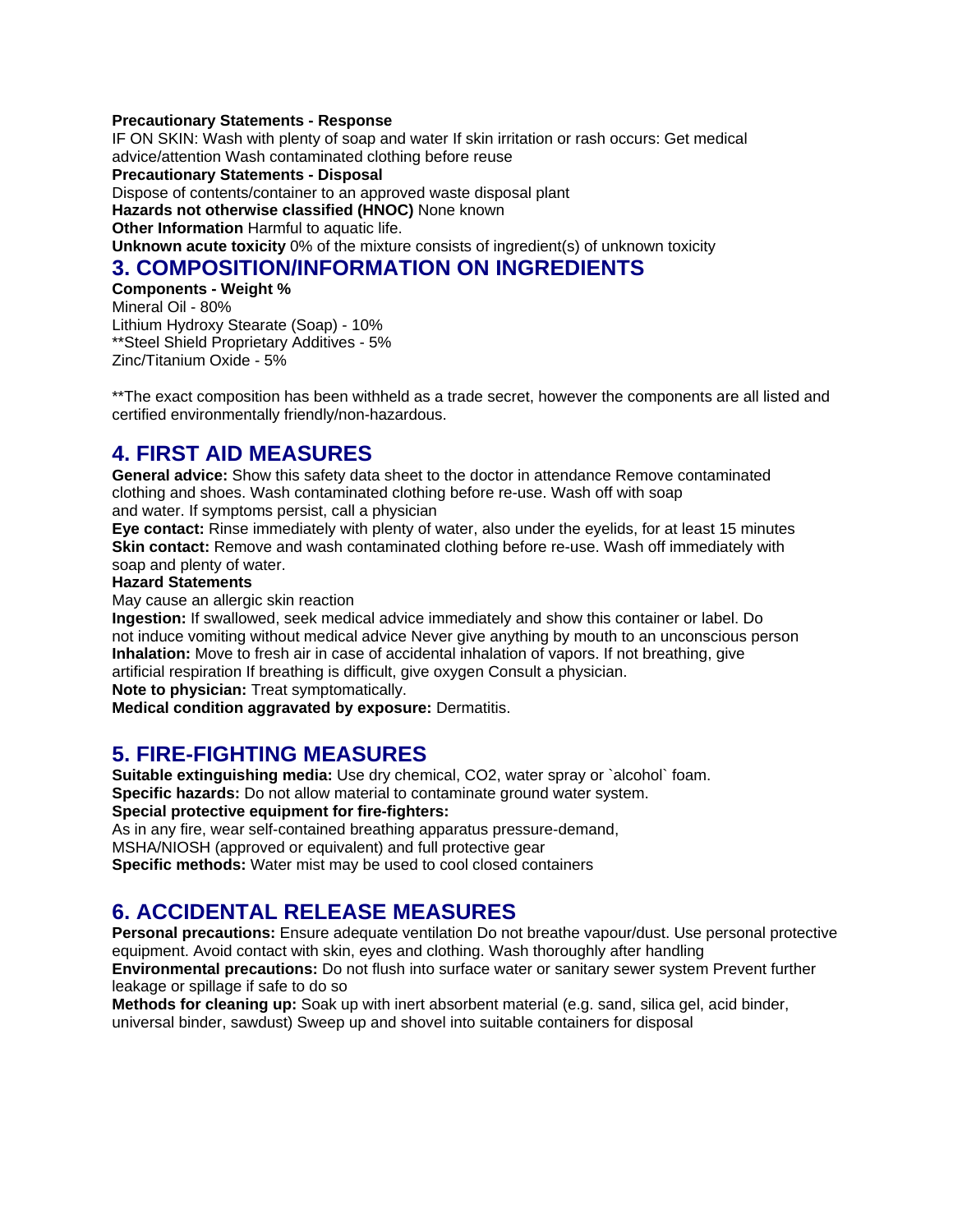# **7. HANDLING AND STORAGE**

**Handling Technical measures/precautions:** 

Provide sufficient air exchange and/or exhaust in work rooms.

**Safe handling advice:** In case of insufficient ventilation, wear suitable respiratory equipment Do not breathe vapors or spray mist. Wear personal protective equipment. Avoid contact with skin and eyes Wash thoroughly after handling

**Storage Technical measures/storage conditions:**  Store at room temperature in the original container **Incompatible products:** Strong Oxidizing Agents **Safe storage temperature:** 40 - 100 ° F **Shelf life:** 2 years

# **8. EXPOSURE CONTROLS/PERSONAL PROTECTION**

**Components ACGIH Exposure Limits OSHA TWA (final) NIOSH - Pocket Guide**  Mineral oil 5 mg/m<sup>3</sup> 5mg/m<sup>3</sup> 5mg/m<sup>3</sup> AW EP Additive 5 mg/m3 : None **Engineering measures:** Ensure adequate ventilation **Personal Protective Equipment: General:** Eye Wash and Safety Shower **Respiratory protection:** If engineering controls do not maintain airborne concentrations to a level which is adequate to protect worker health, a NIOSH-certified respirator with organic vapor/P100 filter should be worn. **Eye protection:** Safety glasses with side-shields **Hand protection:** Recommended: neoprene, latex, nitrile, butyl rubber and polyethylene type **Skin and body protection:** Long sleeved clothing **Hygiene measures:** Avoid contact with skin, eyes and clothing.



# **9. PHYSICAL AND CHEMICAL PROPERTIES**

**Physical State** Grease **Appearance** Opaque Amber **Odor** Bland **Odor Threshold** No information available **pH concentrate:** Not applicable **pH Dilution** No information available **Melting/freezing point** No information available **Boiling Point/Range** No information available **Flash Point** 257 °C / 495 °F **Method** Cleveland Open Cup (COC) **Evaporation rate** No information available **Flammability Limits in Air upper flammability limit** No information available **lower flammability limit** No information available **VOC Content Product (lb/gal)** No information available **Vapor pressure** No information available **Vapor density** No information available **Specific Gravity (g/cc, 15 C)** 0.88 **Bulk Density (lb/gal, 15 C)** 7.34 **Water Solubility** Insoluble **Solubility in other solvents** No information available **Partition coefficient: n-octanol/water** No information available **Auto-ignition temperature** No information available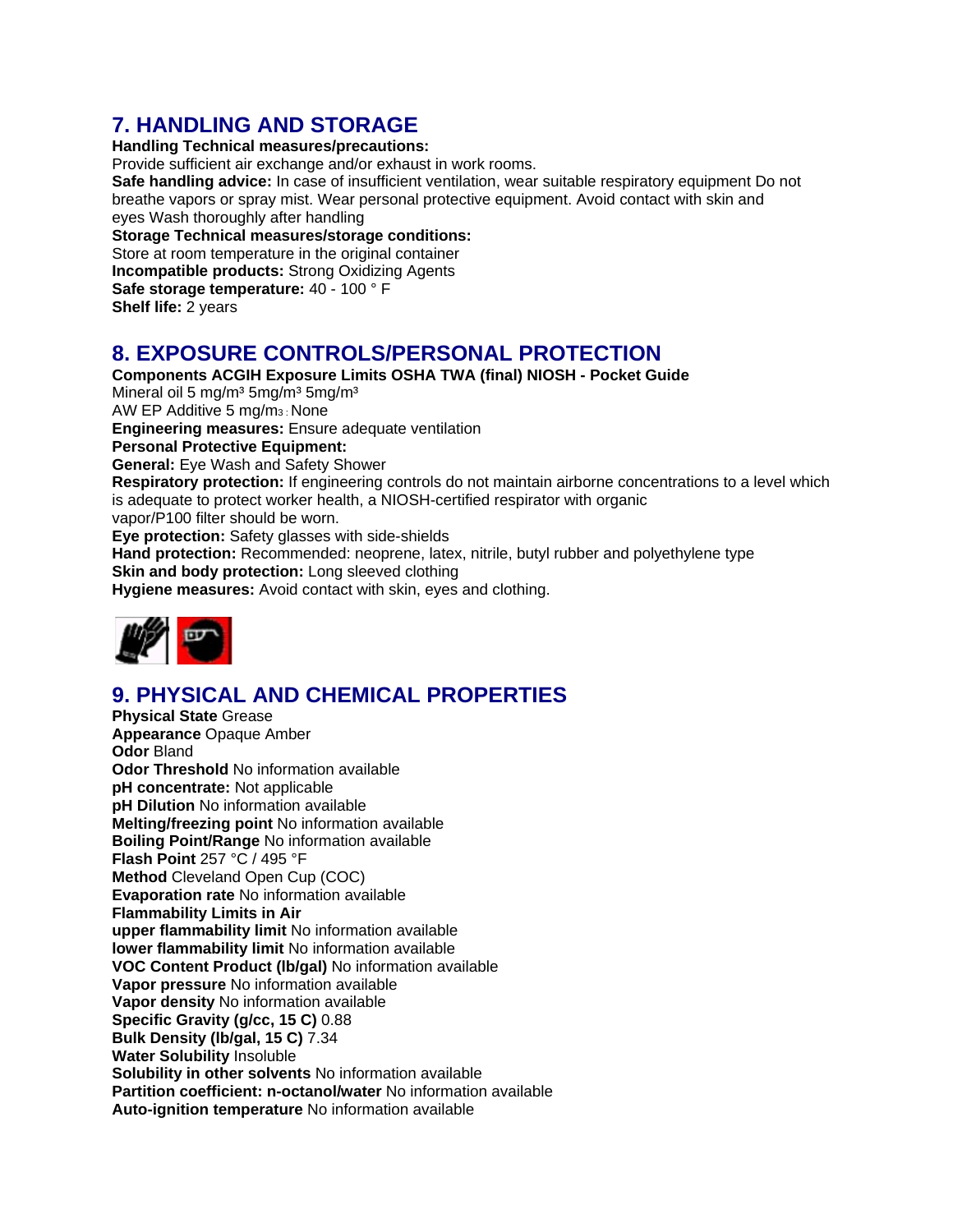**Decomposition Temperature** No information available **Kinematic viscosity** 220 mm²/s @ 40 C **Dynamic viscosity** No information available **Molecular Weight** No information available

# **10. STABILITY AND REACTIVITY**

**Stability:** Stable under recommended storage conditions. **Conditions to avoid:** None known. **Materials to avoid:** Strong oxidizing agents. **Hazardous decomposition products:** Carbon oxides. Nitrogen oxides (NOx). Sulphur oxides. Smoke. **Hazardous Polymerization:** Not applicable.

# **11. TOXICOLOGICAL INFORMATION**

No toxicological information is available on the product. Data obtained on components are summarized below.

**Information on likely routes of exposure**

**Inhalation:** May cause irritation of respiratory tract.

**Eye Contact:** Contact with eyes may cause irritation.

**Skin Contact** May cause sensitization by skin contact.

**Ingestion:** Ingestion may cause gastrointestinal irritation, nausea, vomiting and diarrhea.

### **Components LD50 Oral LD50 Dermal LC50 Inhalation**

**Delayed and immediate effects as well as chronic effects from short and long-term exposure Carcinogenicity** The table below indicates whether each agency has listed any ingredient as a carcinogen

**Components IARC Carcinogens NTP OSHA -** 

**Select Carcinogens:** Not listed

**Sensitization** Product contains a component that is classified as a skin sensitizer. No studies have been conducted on the product itself.

**Mutagenic effects:** No information available.

**Reproductive Toxicity** No information available.

**Developmental Toxicity** No information available.

**Teratogenic:** No information available.

**Specific target organ systemic** 

**toxicity (single exposure)** No information available.

**Specific target organ systemic** No data

**toxicity (repeated exposure)** No information available.

**Aspiration hazard** No information available.

**Additional information on toxicological effects** 

MINERAL OIL INFORMATION: Any product containing a substance for which OSHA has established a permissible exposure limit (PEL) is considered hazardous. OSHA has established a PEL of 5 mg/m3 for worker exposure to air borne mists of mineral oils. Therefore, the presence of mineral oils brings this product within the provisions of the OSHA Hazard Communication Standard where the PEL reaches or exceeds 5 mg/m3. Health studies have shown that many petroleum hydrocarbons pose potential human health risks which may vary from person to person. As a precaution, exposure to liquids, vapors, mists or fumes should be minimized.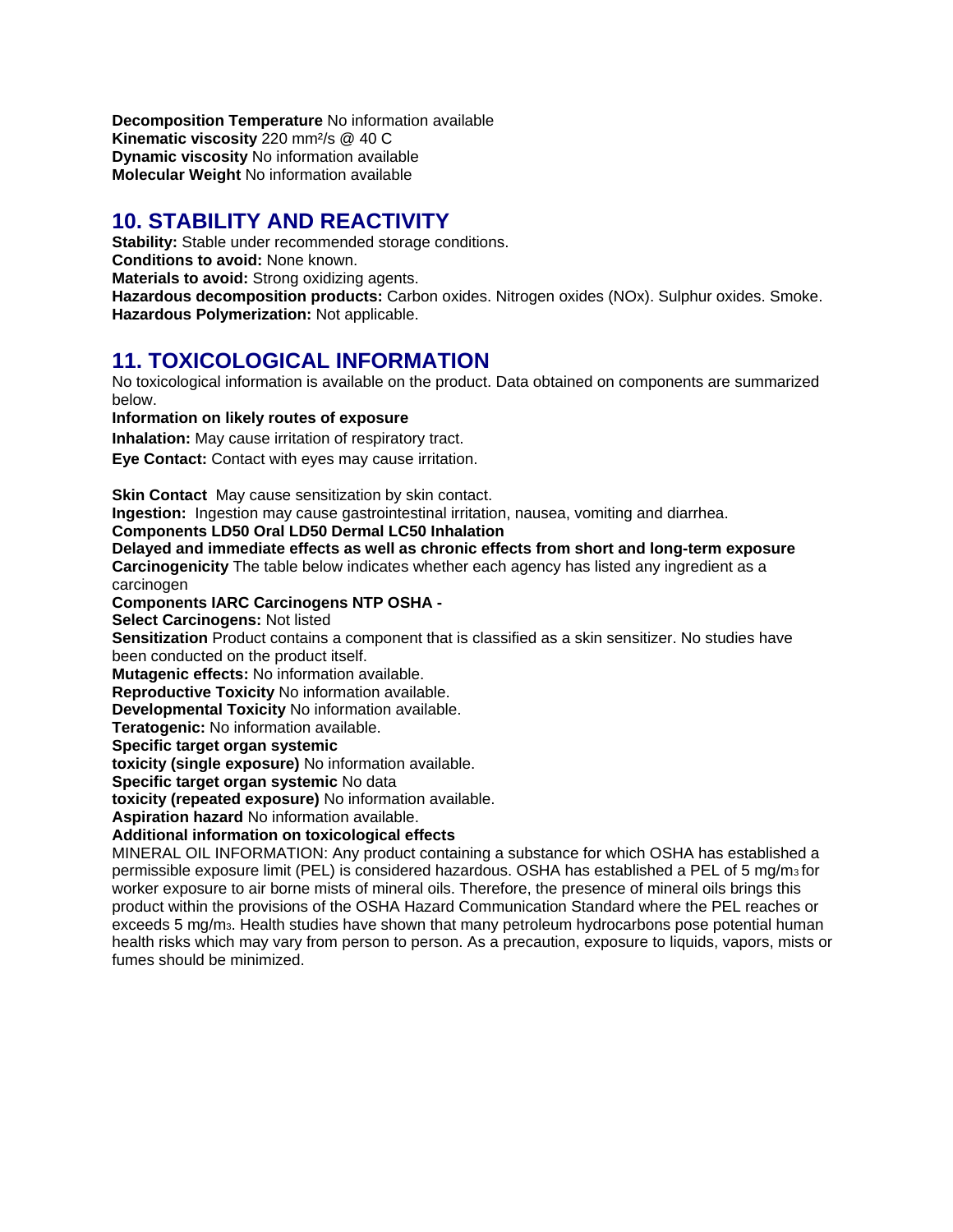## **12. ECOLOGICAL INFORMATION**

**Components Ecotoxicity - Fish Species Data:** no data **Ecotoxicity - Freshwater Algae Data:** No data **Ecotoxicity - Water Flea Data:** No data **Persistence and Degradability** No information available. **Bioaccumulation** No information available. **Mobility:** No data available **Ozone:** No data available

# **13. DISPOSAL CONSIDERATIONS**

**Waste from residues/unused products:** 

Waste disposal must be in accordance with appropriate Federal, State, and local regulations. This product, if unaltered by use, may be disposed of by treatment at a permitted facility or as advised by your local hazardous waste regulatory authority. **Contaminated packaging:** Do not re-use empty containers

**Methods for cleaning up:** Soak up with inert absorbent material (e.g. sand, silica gel, acid binder, universal binder, sawdust) Sweep up and shovel into suitable containers for disposal **RCRA - Hazardous Constituents - Appendix:** hazardous constituent - no waste number

## **14. TRANSPORT INFORMATION**

**U. S. DEPARTMENT OF TRANSPORTATION: TDG (CANADA):**Not Regulated **IMDG/IMO:** Not Regulated **Proper shipping name:** Not Regulated **IATA/ICAO:** Not Regulated **Proper shipping name: Weapon Shield Grease** 

# **15. REGULATORY INFORMATION**

**Federal Regulations OSHA Hazard Communication Standard:**  This product is considered to be non-hazardous under the OSHA Hazard Communication Standard. **CERCLA/SARA Information: SARA (311, 312) hazard class: Immediate Health (Acute):** No **Delayed Health (Chronic):** No **Flammability:** No **Pressure:** No **Reactivity:** No **Components Hazardous Substances and RQs Extremely Hazardous Substances and TPQs SARA 313 Emission Reporting CERCLA/SARA 313 Emission reporting: Clean Air and Clean Water Acts: Components Hazardous Air Pollutants CWA - Hazardous Substances CWA - Toxic Pollutants CWA - Priority Pollutants U.S. STATE REGULATIONS (RTK): Components California Proposition 65 PARTK MI Critical Materials NJRTK MARTK California Proposition 65 Status:** May contain trace amounts of listed chemicals: silica **RCRA Status:** Not regulated